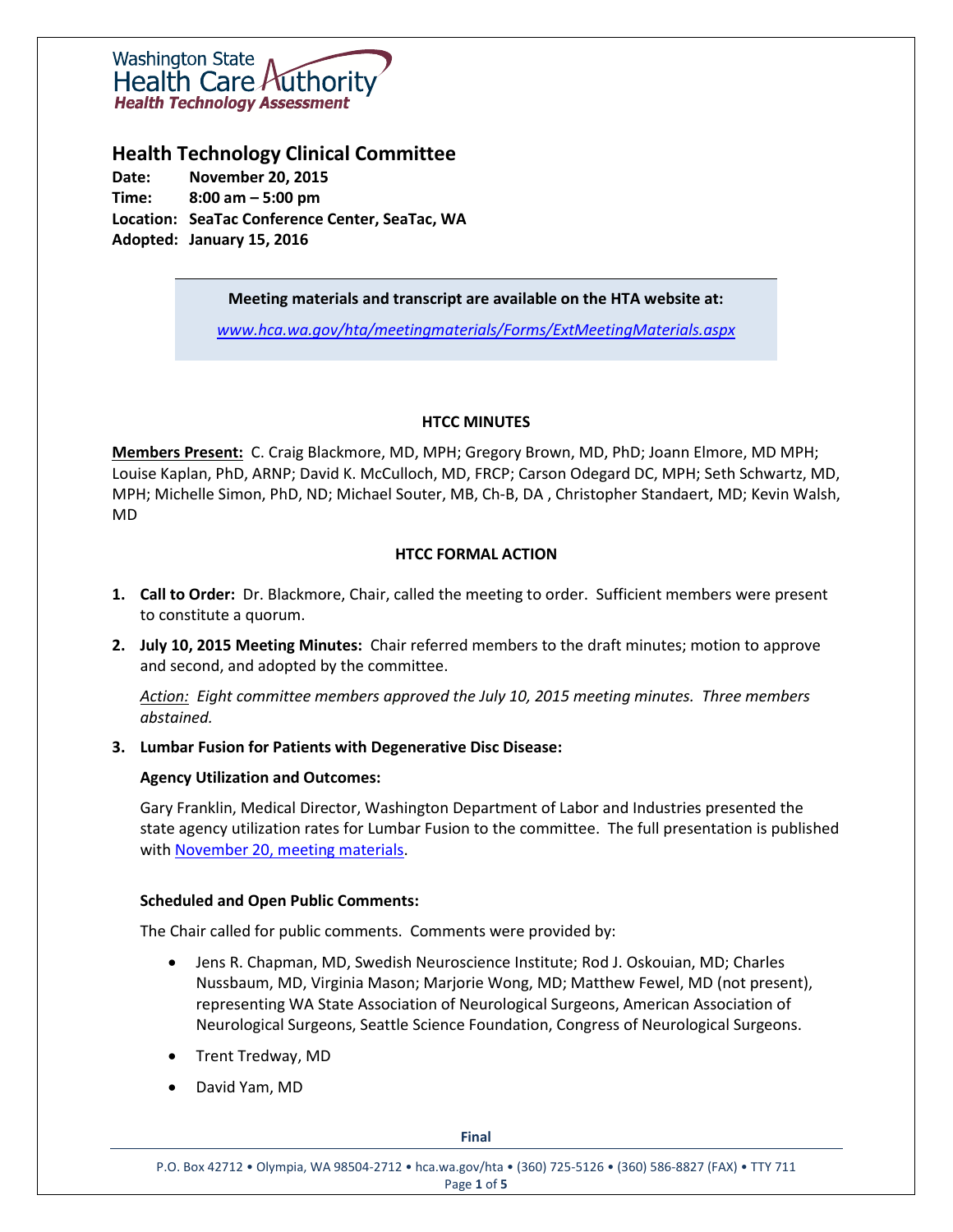# WA - Health Technology Clinical Committee Meeting November 20, 2015

### **Vendor Report and HTCC Q & A:**

The Chair introduced the clinical expert for Lumbar Fusion, Neal Shonnard, MD, Rainier Orthopedic Institute, Associate Director, The Spine SCOAP Registry.

Dan A. Ollendorf, PhD, presented the evidence review of **Lumbar Fusion for Patients with Degenerative Disc Disease Uncomplicated by Comorbid Spinal Conditions**. The full presentation is published with November 20, [meeting materials.](http://www.hca.wa.gov/hta/meetingmaterials/Forms/ExtMeetingMaterials.aspx)

### **HTCC Coverage Vote and Formal Action:**

#### *Committee Decision*

Based on the deliberations of key health outcomes, the committee decided that it had the most complete information: a comprehensive and current evidence report, public comments, and state agency utilization information. The committee concluded that the current evidence regarding Lumbar Fusion for Degenerative Disc Disease is less safe than alternative treatments though it may be more effective than usual care, but is equivalent in efficacy when compared to more intensive physical modalities.

The committee considered all the evidence and gave greatest weight to the evidence it determined, based on objective factors, to be the most valid and reliable. Based on these findings, the committee voted to not cover **Lumbar Fusion for Degenerative Disc Disease Uncomplicated by Comorbid Conditions**. [See transcript for full committee deliberations.]

### **HTCC Committee Coverage Determination Vote:**

|                                 | <b>Not</b><br>Covered | <b>Covered Under</b><br><b>Certain Conditions</b> | Covered<br>Unconditionally |
|---------------------------------|-----------------------|---------------------------------------------------|----------------------------|
| Lumbar Fusion for Patients with |                       |                                                   |                            |
| Degenerative Disc Disease       | 10                    |                                                   |                            |

### *Discussion*

The committee discussed the meaning of "uncomplicated degenerative disc disease" for this review and noted for the record that the population addressed in this decision includes individuals > 17 years of age with chronic (3 or more months) lumbar pain and uncomplicated degenerative disc disease; excluded conditions include radiculopathy, spondylolisthesis (> Grade 1) or severe spinal stenosis, as well as acute trauma or systemic disease affecting the lumbar spine (e.g., malignancy).

### *Action*

The committee checked for availability of Medicare national coverage decisions (NCDs). There are no national or local coverage determinations for lumbar fusion that pertain to Washington State.

The committee discussed clinical guidelines identified for Lumbar Fusion including guidelines from the following organizations:

American Association of Neurological Surgeons (AANS) (2014) American Pain Society (APS) (2009)

#### **Final**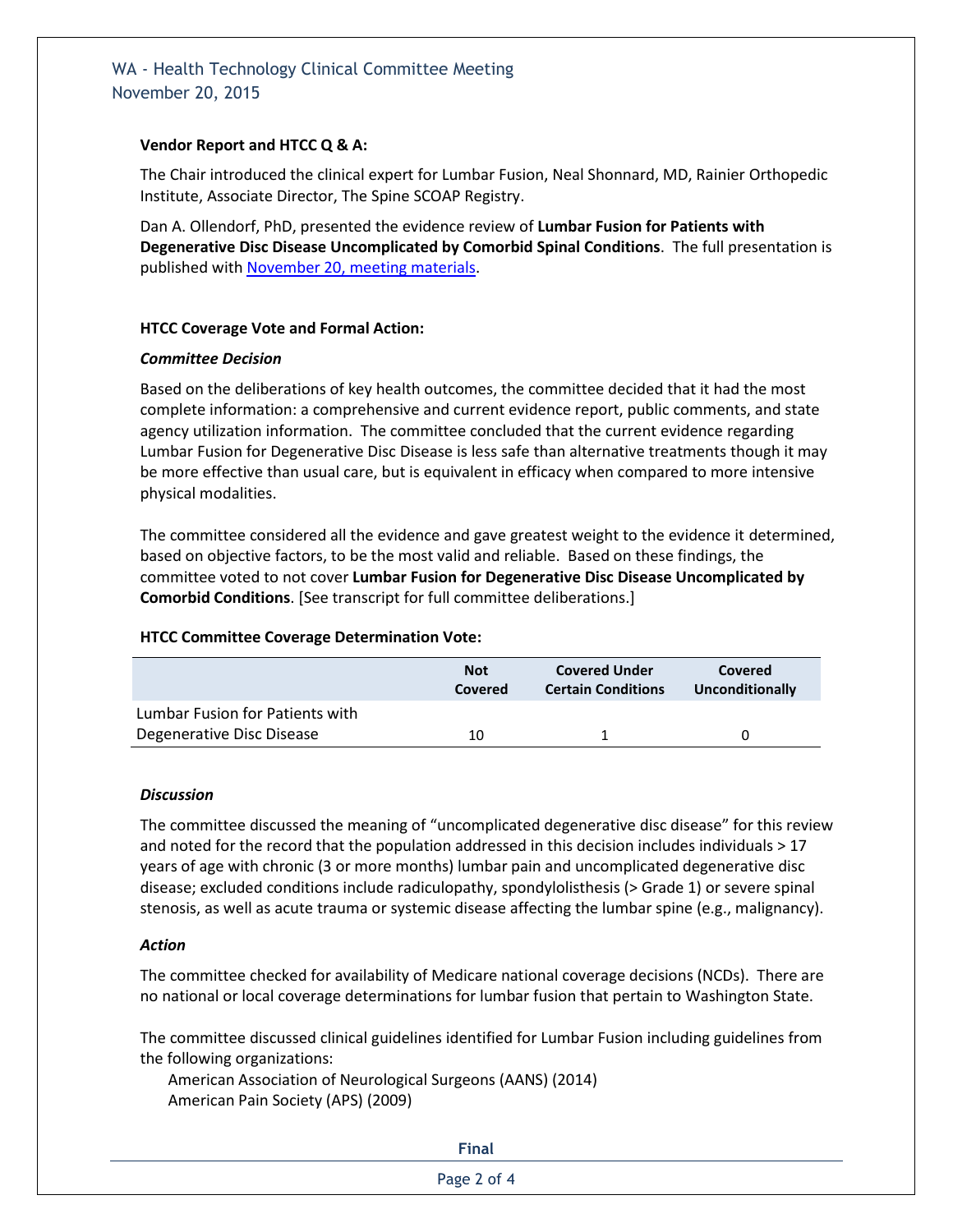WA - Health Technology Clinical Committee Meeting November 20, 2015

> Dr. Robert Bree Collaborative (2014) International Society for the Advancement of Spine Surgery (ISASS) (2015) National Institute for Health Care and Excellence (NICE) (2009) North American Spine Society (2014) Washington State Department of Labor and Industries (2009)

The Chair noted differences between the committee determination and some of the guidelines. The following reasons for the differences were cited by the committee: availability of information not considered in some guidelines, committee consideration of the long-term follow-up data in studies, concerns with potential adverse effects from surgery, concerns about cost-effectiveness of surgery versus non-invasive alternatives. The committee determination agreed with some of the guidelines.

The committee Chair directed HTA staff to prepare a Findings and Decision document on Lumbar Fusion for degenerative disc disease reflective of the majority vote for final approval at the next public meeting.

**6.** Robert Mootz, DC, Associate Medical Director, WA Department of Labor and Industries presented the state agency utilization rates for Tympanostomy Tubes in Children to the committee. The full presentation is published with November 20, [meeting materials.](http://www.hca.wa.gov/hta/meetingmaterials/Forms/ExtMeetingMaterials.aspx)

### **Scheduled and Open Public Comments:**

The Chair called for public comments. No comments were presented.

### **Vendor Report and HTCC Q & A:**

The Chair introduced the clinical expert for Tympanostomy Tubes, Carol J. MacArthur, MD, Professor, Otolaryngology, Head and Neck Surgery, Oregon Health and Science University.

Daniel Ollendorf, PhD, ICER, Inc. presented the evidence review addressing Tympanostomy Tubes in Children. The full presentation is published with November 20, [meeting materials.](http://www.hca.wa.gov/hta/meetingmaterials/Forms/ExtMeetingMaterials.aspx)

#### **HTCC Coverage Vote and Formal Action:**

#### *Committee Decision*

Based on the deliberations of key health outcomes, the committee decided that it had the most complete information: a comprehensive and current evidence report, public comments, and state agency utilization information. The committee concluded that the current evidence regarding demonstrates that there is sufficient evidence to cover with conditions.

The committee considered all the evidence and gave greatest weight to the evidence it determined, based on objective factors, to be the most valid and reliable. Based on these findings, the committee voted to cover with conditions Tympanostomy Tubes. [See transcript for full committee deliberations.]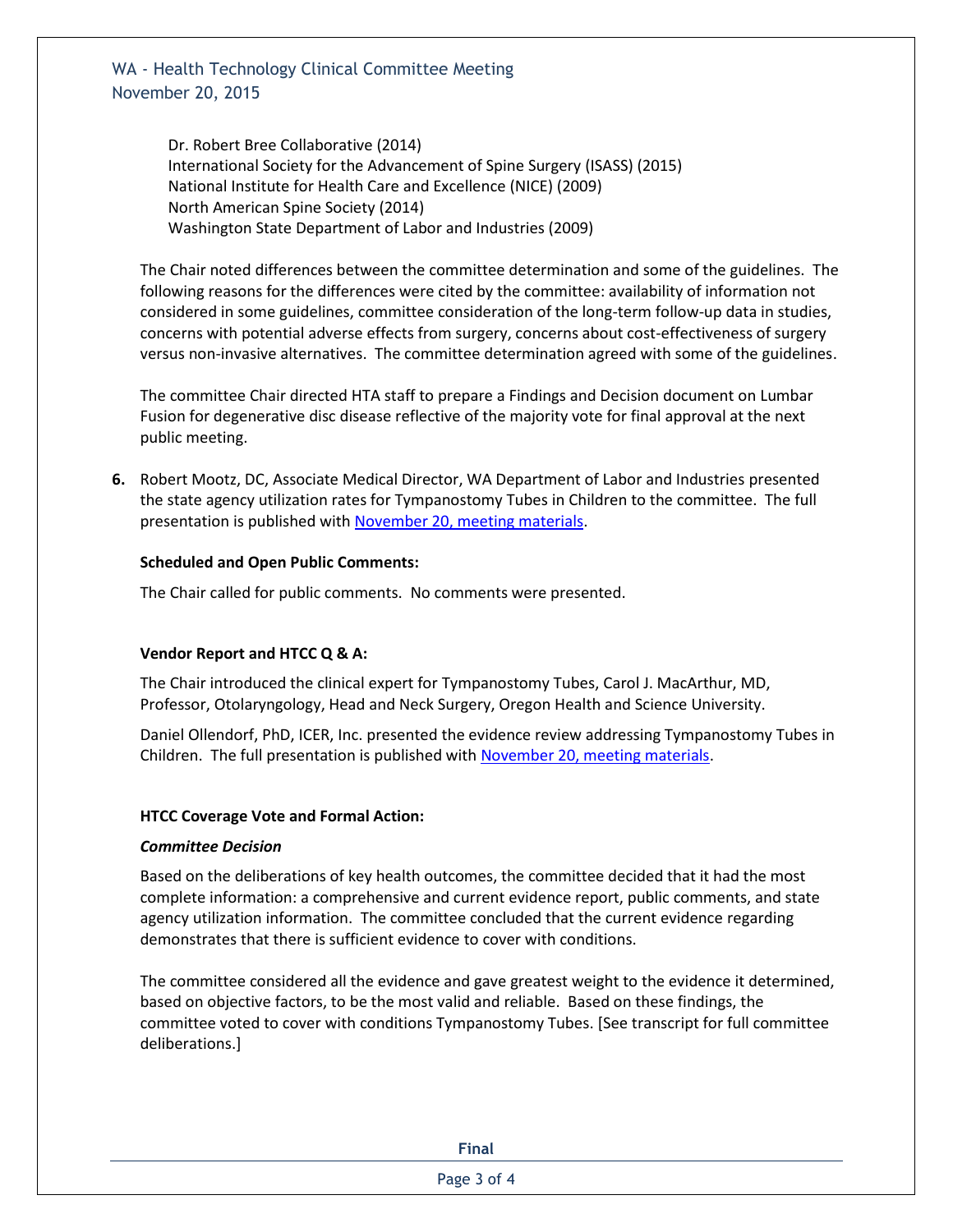### **HTCC Committee Coverage Determination Vote:**

|                            | <b>Not</b><br>Covered | <b>Covered Under</b><br><b>Certain Conditions</b> | Covered<br>Unconditionally |
|----------------------------|-----------------------|---------------------------------------------------|----------------------------|
| Tympanostomy Tubes for AOM |                       | 11                                                |                            |
| Tympanostomy Tubes for OME |                       | 11                                                |                            |

### *Discussion*

The Chair called for discussion of conditions of coverage for tympanostomy tubes following the majority voting for coverage under certain conditions. The following conditions were discussed and approved by a majority of the clinical committee:

### **Limitations**

### **Patients aged 16 years and younger**

### **For AOM – Acute Otitis Media:**

- 1. Cover if AOM with complications or individuals immunocompromised or otherwise at-risk for complications of infection, OR
- 2. With 3 episodes of AOM in the last 6 months or 4 episodes in last 12 months with one occurring in the last 6 months and presence of effusion at the time of assessment for surgical candidacy.

### **OME – Otitis Media with Effusion**

- 1. Cover if the duration of effusion is 3 months or greater, AND there is documented hearing loss, OR
- 2. At-risk children:
	- a. Children at risk for persistent effusion based on anatomic abnormalities, OR
	- b. Children at disproportionate risk of hearing loss, such as speech delay, underlying sensory-neuro hearing loss, or cognitive disorders.

### *Action*

The committee checked for availability of a Medicare national coverage decision (NCD). There is no NCD for tympanostomy tubes.

The committee discussed clinical guidelines identified for tympanostomy tubes including guidelines from the following organizations:

The American Academy of Otolaryngology - Head and Neck Surgery Foundation (2013)

American Academy of Pediatrics (2013)

British Columbia Medical Association, British Columbia Ministry of Health Services, Guidelines and Protocols Advisory Committee

National Institute for Health and Care Excellence (NICE)

The Chair noted lack of concordance among some of the guidelines. The committee determination agreed with some of the guidelines; differences were cited as due to interpretation of the evidence.

| <b>Final</b> |  |
|--------------|--|
| Page 4 of 4  |  |